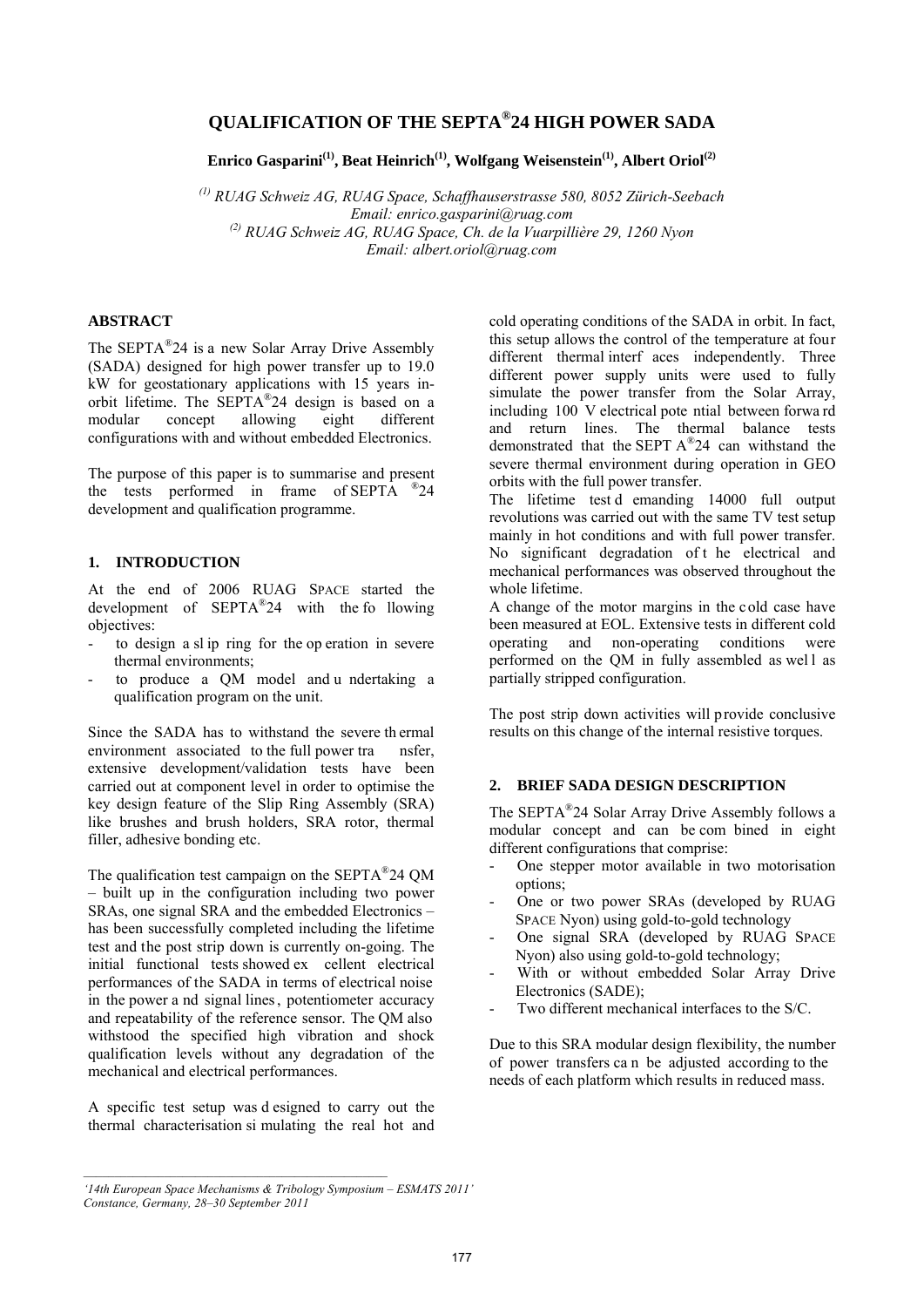The SEPTA<sup>®</sup>24 is cap able to transfer a maximum power of 19.0 kW per mechanism when supplied by a 100V source.

The  $SEPTA^{\otimes}24$  Qualification Model – built up in the configuration including two power SRAs, one si gnal  $SRA$  and the embedded Electronics  $-i$  s shown on *Figure 1*.



*Figure 1: SEPTA®24 SADA (QM)* 

Depending on the confi guration, the mechanism mass will be between 6.7 and 8.2 kg. The mass for the QM configuration described above is 8.2 kg.

The rotation is carried out in steps of 0.00625°, and varies according to the di fferent operating modes that are defined by ground control. The nominal speed i s one rotation every 24 hrs. T he mechanisms is however capable of operation at full performance from zero rate up to 20 revolutions per day  $(5^{\circ}/\text{min})$  as acq uisition mode speed.

A sketch of the SEPTA®24 SADA is presented on Figure 2 and a ge neral description of the main components is given in the following paragraph.



**Figure 2: Configuration of the SEPTA®24 SADA**

## **2.1. SADA Main Components**

(1) Rear bearing set:

The rear bearing set consists of two hard-preloaded bearing pairs.

One bearing pair is used as rear b earing of th e main shaft (slip ring shaft). The other bearing pair is designed such that it provides the required stiffness to hold the motor rotor without any additional bearing.

Both rear and motor bearing pairs are lub ricated with PFPE oil based grease.

(2) Harmonic Drive Gearbox:

The Harmonic Drive gearbox used in the  $SEPTA^@24$ SADA is the type CSD 20-160 with a customised rotor interface. This Harmonic Drive has a reduction ratio of 160 allows a very small output step.

Creep barriers, wet lubrication (PFPE oil based grease) and retainer impregnation are applied.

# (3) Motor

Two stepper motor options can be used in the SEPTA®24 SADA:

- One with a coil resistance of 76 Ohms
- One with a c oil resistance of 285 Ohms normally used for all SADA configurations with electronic).
- (4) Power Module:

The power SRA is designed for the high power transfer between the SA wing and the S/C. One or two power module can be mounted in the SEPTA®24 SADA.

Two possible versions of t he power module can be manufactured and delivered to the final Customer:

- 18 independent lines defined for a transfer current of 10 A each.
- 24 independent lines defined for a current of 7.5 A each.

Both versions have the same mechanical interfaces and the same number of wires on SA and S/C side.

The wire bundles on SA side coming from the first module can be routed through the rotor of the second one. In the same way, the wire bundles on S/C side coming from the second module can be routed through the stator of the first one.

(5) Signal Module:

The signal module is designed for the signal transfer from the SA wing and the S/C in both directions. Basically the signal module consists of:

- 34 lines designed to transfer signals up to 0.5A.
- 2 lines designed for grounding of the SA wing (up) to 1A).
- 2 potentiometers (main and redundant).
- 2 Reset switches (main and redundant).

This design allows a cl ear separation between power lines and signal lines.

(6) Front bearing pair:

The front bearing pair is a hard preloaded ball bearing lubricated with a PFPE oil based grease.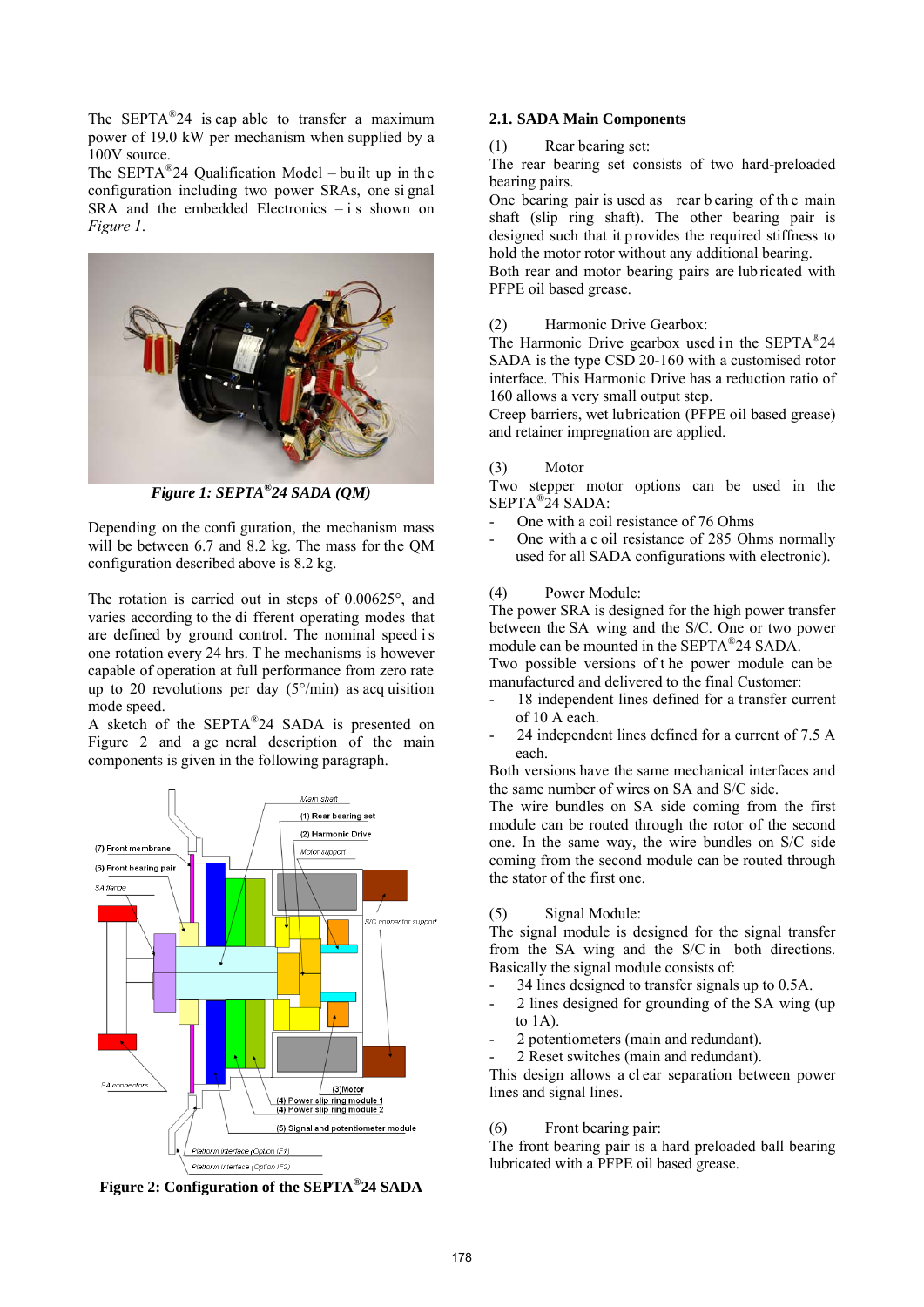## (7) Front Membrane:

This membrane is used in o rder to link the front bearing pair to the main housing. The main function of this membrane is to avoid the thermo-elastic stresses induced by the th ermal gradient between rotor and stator subassemblies during operation in the worst cold and hot cases.

## **3. SADA QUALIFICATION TEST FLOW**

The qualification test p rogramme, which was carried out on t he SEPTA®24, is presented on *Figure 3* and included two main phases:

- Development tests on the critical SRA components as validation tests of SR A design features as well as of material and processes
- Full qualification campaign on the SADA QM including Thermal Characterisation tests for thermal design validation and lifetime in vacuum performing 14000 full output revolutions.



*Figure 3: Test Programme for SEPTA®24 QM* 

The SRA development testing of critical components (such as wire brushes, adhesive bonding, solder joints…) although contributing significantly to the development schedule and project development costs, enabled the risk mitigation during SADA qualification. These tests were aimed to optimise the design of such critical SRA components as wel l to validate the materials and processes used in the SRA for use in a severe thermal mechanical environment.

The development testing included the following tasks:

- Validation of the resin used for the SRA rotors; these tests in cluded full material characterisation (electrical properties, thermal and m echanical properties…) TV cycling and outgassing tests;
- Validation of the SRA rotor design including TV cycling, vibration and shock tests;
- Validation of the solder joint in terms of solder alloy used for high temperature application as well as of the joint design; these tests included thermal cycling and thermal balance up to 175 °C;
- Validation of wire brushes design including TV cycling and vibration tests;
- SRA rotor pull-out tests;
- TV cycling and vibration tests on SRA stator and rotor.

After this first development testing phase which led to significant improvement of the critical SRA features, a SEPTA®24 QM was finally built and used for the full qualification which included:

- Full functional and performance characterisation at ambient;
- Vibration tests up to 18.4  $G<sub>RMS</sub>$  along each axis;
- Shock tests up to 2000 g along each axis;
- EMC tests:
- Thermal characterisation in vacuum for validation of SADA thermal design;
- TV tests in cluding functional tests an d motor margin tests
- Lifetime test including functional tests and m otor margin tests performed every 1000 cycles
- Full strip down examination

The results from the tests th at were performed in the frame of t he SEPTA®24 qualification programm e are presented in following paragraphs.

## **4. SRA DEVELOPMENT TEST RESULTS**

## **4.1. SRA Rotor Resin Validation**

The aim of these tests was to validate the epoxy resin used in the SRA rotor for application in severe thermal and mechanical environment.

The tests showed an ex cellent stability of th e SRA rotor resin in terms of di electric strength, the rmal cycling as well as outgassing. Moreover, the high glass transition temperature makes this material suitable for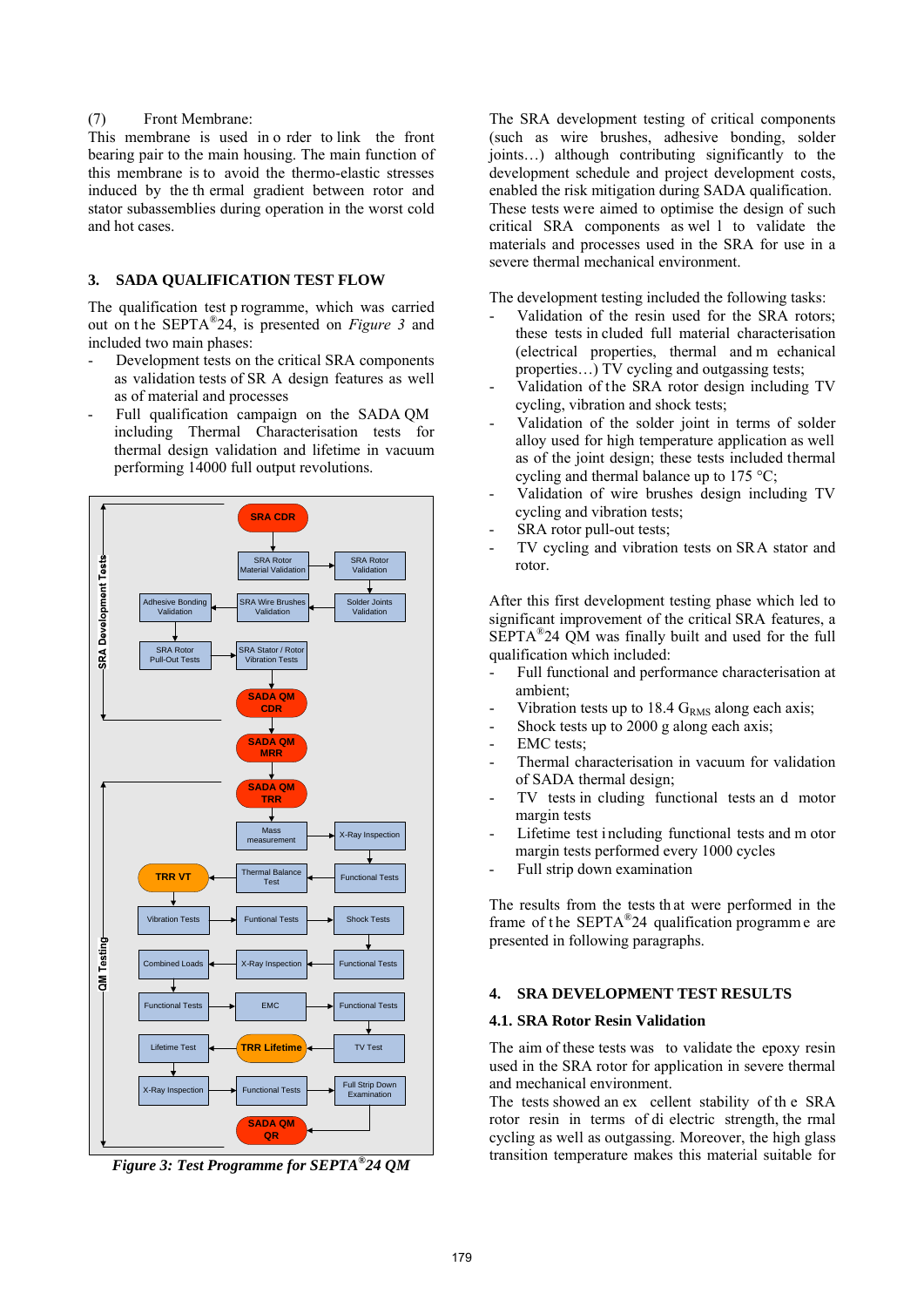applications in sev ere thermal environments such the SRA rotor (high power transfer in the worst hot case). The following table summarise the test results.

| <b>Characterisation Test</b>        | <b>Results</b>                                 |
|-------------------------------------|------------------------------------------------|
| <b>Mechanical Properties</b>        | $\sigma_{\text{ult}}$ > 145 MPa                |
|                                     | $\varepsilon_{ult}$ < 3%                       |
|                                     | $E > 7.0$ GPa                                  |
| <b>Electrical Resistivity</b>       | No current $[\mu A]$ measured                  |
| (dynamic dielectric strength)       | between -50 and + 160 $^{\circ}$ C             |
| <b>CTE</b> Characterisation         | Longitudinal: $40.4 \cdot 10^{-6}$ $\sqrt{°C}$ |
|                                     | Transversal: $63.3 \cdot 10^{-6}$ /°C          |
| Rheometric Solid Analysis           | $T_{g}$ > 220 °C                               |
|                                     | $E_1$ (at T <sub>o</sub> ) > 4.0 GPa           |
| Outgassing                          | $TML < 0.46\%$                                 |
| (up to $150^{\circ}$ C)             | $RML < 0.13\%$                                 |
|                                     | $CVCM < 0.01\%$                                |
| Thermal Cycling in Vacuum           | After 100 cycles no cracks                     |
| (between -65 and +150 $^{\circ}$ C) | or signed of overheating                       |
|                                     | were observed                                  |

*Table 1: SRA Rotor Resin Properties* 

## **4.2. SRA Rotor/Stator Validation**

These tests ai med to prove the SRA rotor and stator design as risk mitigation tests. These test included the following:

- Vibration tests (up to 92  $G<sub>RMS</sub>$  in out of plane and up to 56  $G<sub>RMS</sub>$  in out of plane);
- Shock tests (up to  $2000 \text{ g}$ );
- Electrical checks a nd visual inspections after vibration and shock tests;
- TV cycling (between -5 0 and  $+140$  °C) followed by electrical checks and visual inspections.

The visual inspection and functional test after vibration and shock as well as aft er TV tests have shown no damaged on the mock-up. In particular, no delamination of the tracks due to the temperature stress has been o bserved. Therefore the tests provided confidence in using the epoxy resin in the design of the SEPTA®24 power modules.

## **4.3. Solder Joint Validation**

These development tests were performed to validate the use of the selected solder alloy within the SRA rotor design up to 160°C.

Seven series of six samples each – re producing the soldering joints rotor track/wires (see *Figure 4*) – were made. Each sample held one solder joint which was tested. On twelve samples, a th in layer of epoxy adhesive was applied on the top surface at the end of the assembly. This layer covered the solder.



*Figure 4: Solder Joint Sample Configuration* 

The samples were subjected to the following test programme:

- Initial Resistance measurement (at am bient temperature);
- Thermal balance and interval resistance measurement (at 175<sup>o</sup>C);
- Final Resistance m easurement (at am bient temperature);
- Pull-out test;
- Thermal vacuum cycles be tween -55 and  $+160$  °C and continuous resistance measurement;
- Cross-section of one sample and inspection

Six samples were used as reference and were only subjected to resistance measurement and pull-out test.

The electrical measurements showed that no degradation occurred after period of 6 months at 175°C as well as after seve ral thermal c ycles between -55°C and  $+160^{\circ}$ C.

The pull-out tests performed on all the samples also showed that no degradation of the solder joint after a period of 6 m onths at 175°C as well as after the thermal cycling took place.

For almost all samples the weakest point was identified to be the wires an d not the solder joint as sh own in *Figure 5*. For those samples where the solder joint was broken, the re quired pull-out force was much higher than the minimum specified.



*Figure 5: Solder Joint Sample after Pull-Out Tests* 

All performed tests co nfirmed that the solder alloy as well as th e solder joint design was su itable for application in the SRA rotor.

#### **4.4. Adhesive Bonding Characterisation**

The aim of these tests was to determine the lap shear strength of the adhesive bonding (epoxy glue) used at different interfaces within the SRA.

For this purpose, different samples in terms of material pair combinations were made corresponding to the adhesive interfaces in the SRA. T hese samples were tested under different temperature conditions. The *Table 2* hereafter shows the different test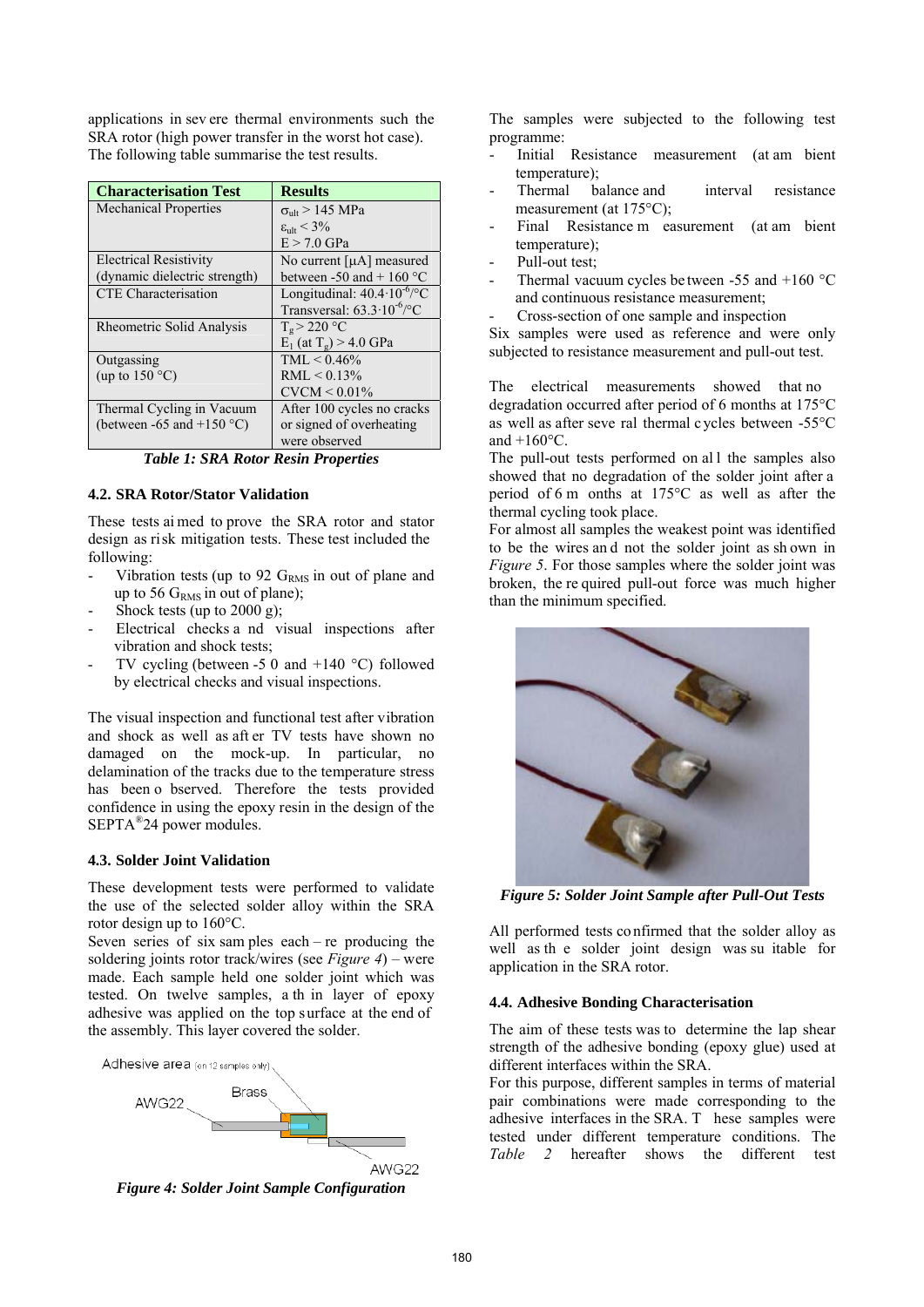configurations and the number of sam ple which were tested for each configuration.

| <b>Material Pair Sample</b> | ${\bf RT}$     | 120 °C         | 140 $\mathrm{^{\circ}C}$ |
|-----------------------------|----------------|----------------|--------------------------|
| Aluminium/Rotor Resin       | $\rm x3$       | x <sub>3</sub> | X <sup>3</sup>           |
| Rotor Resin/ Rotor Resin    | x <sub>3</sub> | x <sub>3</sub> |                          |
| Rotor Resin/Brass           | x <sup>3</sup> | x <sup>3</sup> | x <sup>3</sup>           |
| Arlon /Arlon                | x <sub>6</sub> |                | $\overline{x}$ 6         |
| (for brush holders)         |                |                |                          |

*Table 2: Adhesive Bonding Test Configurations* 

Since the thickness of the adhesive bonding might have an influence on the lap shea r strength, a s pecial tool was used during manufacturing of the samples to fix the adhesive thickness to 100 microns (as in the SRA).

The results for th e material combination aluminium/ rotor resin are shown on *Figure 6*.



*Figure 6: Aluminium on Rotor Resin Lap Shear Tests* 

It can be seen that a slight decrease in the lap s hear strength occurs at high te mperatures. Similar results were observed for the other material combinations.

The lap shear strength values obtained are far above the stresses induced by vibration loads as well as by thermo-elastic effects during SEPTA®24 SADA operation in hot conditions.

Therefore the tests proved the suitability of the selected epoxy resin in the design of the SEPTA®24 slip ring modules.

## **5. SADA QUALIFICATION CAMPAIGN**

The development tests performed at SRA component level described in chapter 4 provided the required level of confidence to build the SEPTA®24 Qualification Model to be subjected to a full qualification campaign.

In the following paragraphs the results of th e tests performed on the QM are presented.

#### **5.1. Mechanical Pointing Accuracy**

The SEPTA®24 SADA showed excellent mechanical pointing accuracy perform ances throughout the whole qualification campaign.

*Figure 7* shows that the coning error remained constant after vibration and shock tests as well as after th e lifetime. It can also be se en that the maximum coning deviation is well within the requirements of less th an 0.20 deg.



*Figure 7: SADA Coning Error* 

As shown on *Figure 8*, also the concentricity error is far below the specified limit of 0.15 mm and that no change was observed after the mechanical environment tests as well as after the lifetime.



*Figure 8: SADA Concentricity Error* 

#### **5.2. Electrical Performances**

The accuracy and electrical noise of the potentiometers as well as th e repeatability of the reset switch es has been measured against a reference optical encoder with an accuracy of less than 0.001 deg.

As shown on *Figure 9*, the accurac y of the potentiometer is within the required limit of 0.5 deg, and the electrical noise is less than 0.1 deg. No degradation of the pote ntiometer accuracy and noise was observed after the mechanical tests (v ibration, shock and combined loads).

From the TV tests it can be concluded that the accuracy as well as t he electrical noise of the potentiometers is only slightly dependent on the temperature and on the vacuum conditions.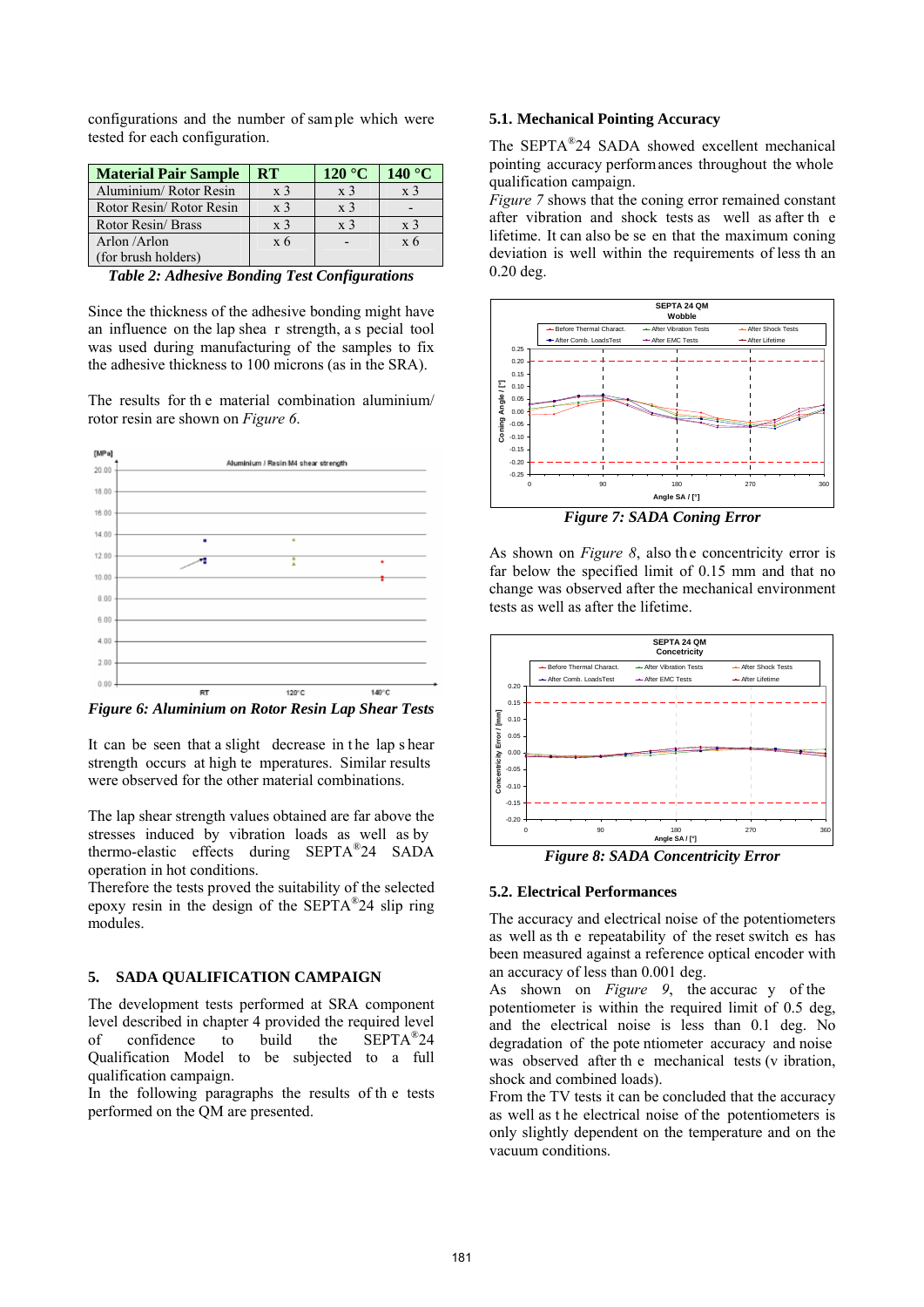The reset switch showed also excellent performances in terms of repeatability, which was measured as less than 0.01 deg.



*Figure 9: Potentiometer Accuracy* 

*Figure 10* and Figure 11 show the electrical noise (RMS values) measured in both power and signal SRAs. The measured values are far below the allowed limits of 5.0 mV<sub>RMS</sub>/A for the power SRA and of 10.0  $mV<sub>RMS</sub>/A$  for the signal SRA and insensitive to different temperature conditions.

For the power SRAs a s light run-in effect can be noticed in *Figure 10*. This effect is normal for the goldto-gold contact technology used for the wire brushes especially going from ambient to vacuum conditions as already observed in other SADMs produced by RUAG SPACE. This can be ex plained as dry lubrication effect of the gold coating, which is m ore effective under vacuum conditions.



*Figure 10: Power SRA Noise (RMS Values)* 



**Figure 11: Signal SRA Noise (RMS Values)**

## **5.3. Thermal Characterisation and TV Tests**

A specific test setup was d esigned to carry out the thermal characterisation of the SEPTA®24 QM as well as the TV tests and the lifetime. The test set up allows for the tem peratures at the follo wing four different thermal interfaces to be controlled independently:

- S/C interface flange
- S/A interface flange
- Radiation environment for SADA (achieved by using a shroud)
- SA connectors

In order to be fully representative of the power transfer in orbit, an electrical potential of 100 V between forward and return lines was also applied. Therefore, all thermal cases performed during the thermal vacuum tests were cl ose to the real hot and c old operating conditions of the SADA in orbit (including qualification margins).

The qualification operati ng limits are p resented in *Table 3*, whereas the TV cycling profile is shown on *Figure 12*.

|                                          | Worst<br>cold<br>start-up<br>case | Worst<br>cold op.<br>case | Worst<br>hot op.<br>case |
|------------------------------------------|-----------------------------------|---------------------------|--------------------------|
| S/C interface<br>(Ywall)                 | $-35$ °C                          | $-30$ °C                  | $+65$ °C                 |
| S/C Internal<br>Radiative<br>Environment | $-35$ °C                          | $-30 °C$                  | +60 $\degree$ C          |
| <b>SA</b> Interface                      | -40 $\degree$ C                   | $-35$ °C                  | $+110$ °C                |
| <b>SA Connectors</b>                     | -40 $\degree$ C                   | $-35$ °C                  | $+75$ °C                 |
| Line Current                             | no                                | 7.5A                      | 7.5A                     |
| <b>Motor Dissipation</b>                 | no                                | yes                       | yes                      |





Due to the high power transferred in such limited volume, the worst hot operating case was considered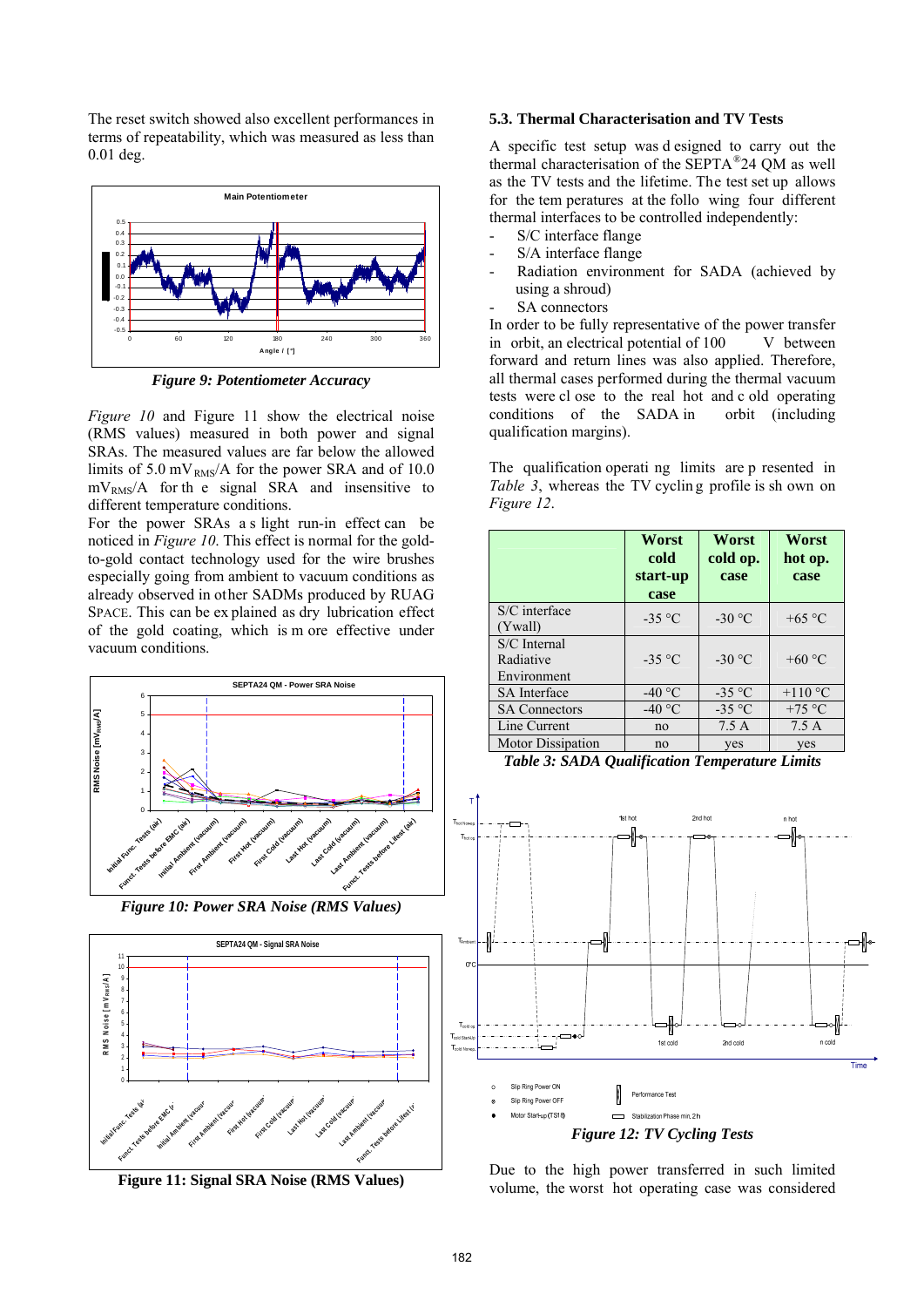the worst case in terms of maximum allowable temperatures of materials used in the SRAs.

Therefore the final thermal hot operating condition was reached step by step inc reasing either the inte rface temperatures at SA and S/C flanges or the current transferred in the slip rings.

The thermal characterisation demonstrated that in the worst hot case co nditions (including the qualification margins) the SEPTA®24 SADA ca n transfer the required current levels since temperatures were within the allowed limits for all critical components and below those ones predicted by the thermal analysis. The electrical resistance fo r each power and signal lines was also measured during the thermal balance and TV tests in order to derive the power dissipation in the SRAs. In the worst hot operating case the maximum the total power dissipation measured during the TV tests was about 60 W, which is far below the maximum allowed of 80 W.

## **6. LIFETIME**

The lifetime test was carried out under TV conditions for a total of 14000 full output revolutions (including ECSS margins) in the same TV test setup described in chapter 5.3 according to the following sequence:

- 1000 revs in air of w hich the first 800 were performed with the SRAs unpowered;
- 12000 revs in the hot operating case with the full power transfer in the slip rings;
- 1000 revs in cold operating case with the fu ll power transfer in the slip rings.

Before starting the life cycle s in hot conditions a non operating TV cycle and an operating TV cycle was repeated in order to confirm the electrical performances as well as of the motor margins measured during the TV tests.

In order to simulate the real operation of the SADA in geostationary satellites, all revo lutions during the lifetime were performed only in one direction including the additional cycles needed for the functional tests and for the motor margin measurements.

Functional tests including SRA voltage drop measurements, potentiometer and reset switch verification tests and motor margin measurements were performed every 1000 revs for the hot cycles and every 500 revs for the cold cycles.

In the following paragraphs the main findings of the lifetime tests are presented.

#### **6.1. Electrical Performance Evolution**

During the lifetime the SADA confirmed the promising electrical performances measured during the initial functional tests as well as afte r mechanical environment tests and during the TV tests.

As shown on *Figure 13*, the power slip ring electrical noise remained fairly constant and far below the

requirement during the 12000 cycles in hot operating conditions. An increase of the noise in some lines was observed during the last 50 0 cycles in cold operati ng but still with in the required limits. During the last ambient cases th is noise stabilised to th e values measured after the cold cycles.



*Evolution during Lifetime* 

As shown on *Figure 14*, there was no increase of the electrical noise during the last cold cycles a s observed in the power slip rings. This difference might be due to the fact although the gold-gold technology used in the slip rings is the same, the current level transferred in the signal SRA (only 0.5A) was much lower than that one in the power SRAs (up to 7.5 A).



*Figure 14: Signal SRA Noise (RMS Values) Evolution during Lifetime* 

Finally, the a ccuracy and the electrical noise of t he potentiometers did not change during the lifetime confirm the excellent measurements obtained from the functional tests performed after vibration and s hock tests as well as during the TV tests.

## **6.2. Motor Margin Evolution**

The motor margin verification tests performed during the lifetime test basically consisted of measurement of the minimum current at which no step losses were detected among a full output revolution.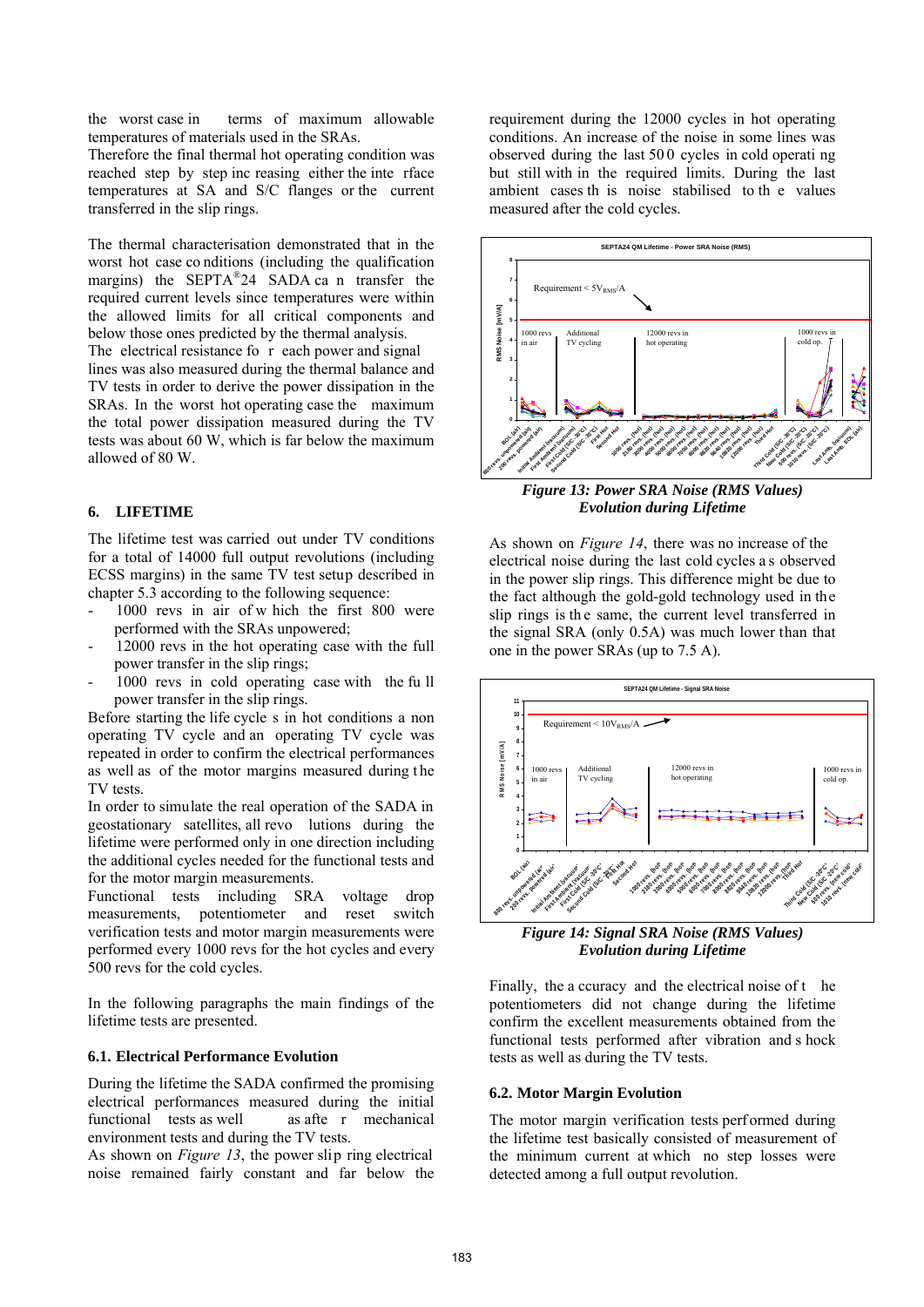In fact, sin ce the repeatability of the reset switch is better than  $0.01$  deg – which correspond to less than two motor steps at input shaft – the step lo ss was detected when the reset sw itch did not activate after step commands corresponding to a full output revolution.

Therefore, per each ther mal case, the following measurements were performed:

- Minimum current at which no st ep loss (i.e. successful activation of the reset s witch) was detected;
- Nominal current corresponding to the nominal voltage provided by the SADE to the motor coils.

The minimum torque as well as the nominal torque was derived from the current measurements knowing the motor constant at different motor coil temperatures.

By calculating the corresponding motor margin, a slight correction factor was introduced in order to take into account the inertia effects of the SA wing in the real operation in orbit. Nevertheless, it was demonstrated that these effects are negligible compared to the resistive torque in the SADA due to the high gear ratio used.

The findings observed during the lifeti me can be summarized as following:

- During the additional TV cycling before the hot cycles the motor margins measured during the first TV cycling were confirm ed. At am bient motor margins of about 4.4 were observed, whereas in hot and in cold the margins are about  $3.2$ . T his difference is likely to be due to a com bined effect of higher resistive torques in the beari ngs and gearbox in the cold case and less d riving torque available in the hot case.
- During the 12000 hot operating cycles, the motor margin remained constant at a value of 3.2.
- After the 12000 hot operating cycles, the motor margin in the cold case dropped below three. An extensive motor margin investigation was carried out in different cold conditions at different the I/F temperatures as well as with and without SRA power transfer. From these motor margin tests it transpired that when the temperature of the input shaft bearings was below 5-10 deg the motor margin dropped below the minimum required.
- During the last 1000 c old operating cycles, a n increase of the m otor margin was o bserved. Nevertheless, the motor margin was still b elow three.
- After the 1000 cold operating cycles, an additional motor margin investigation was carried o ut in different cold conditions as during the first investigation. The fi ndings observed during the first investigation were confirmed so far. In the ambient and hot cases motor margins were exactly as at BOL, whereas in the cold case they droppe d below three when the temperature of the input shaft bearings was below 5-10 deg.

During the last a mbient case and during the functional tests in air after lifeti me the motor margins recovered to the initial values observed at BOL.

During the disassembling of the mechanism from the TV chamber, TV test setup was inspected carefully to check if clas hes could be occurred between the fi xed and rotating parts of the setup. No scratch or damage was detected during the disassembly of the TV t est setup.

A partial strip down was carried out on the QM. The so far visible areas of the actuator show liquid lubricant still present at all rolling interfaces.

Further motor margin tests were performed in vacuum on the partially stripped QM (without slip rings and front bearing, i.e. without resistive torques on the output shaft).

Based on the findings of all these investigation, it can be concluded that the decrease of the motor margins in the cold cases is lik ely to be due to increase of t he resistive torques at th e input shaft. This might be related to one or both following reasons:

- Grease migrated from the gearbox to the small gap between input rotor shaft and fixed parts partially during assembly and partially due to gravity effects;
- Limitation of the lubricant system used in the bearings and gearbox in cold conditions due to the fact that micro-wear might increase the viscosity of the grease at cold temperatures.

The final strip down activities are exp ected to be completed by end of July 2011.

## **7. SUMMARY AND CONCLUSION**

The full  $SEPTA^{\circledR}24$  qualification programme has been presented in this paper. The results of the development tests on the critical components of the SRA showed the suitability of the SRA design features as well as of the materials used for ap plications of th e slip rings in severe thermal and m echanical environment such as geostationary applications. The findings of these development tests are useful not only for t he SEPTA®24 applications but also for other application where high temperature requirements are demanded.

The SEPTA<sup>®</sup>24 QM s howed excellent electrical as well as mechanical performances after vibration and shock tests as well as during the TV cycling.

The lifetime has been als o completed. The electrical performances of slip rings and potentiometers did not change significantly and remained well with in the specified requirement throughout the lifetime test.